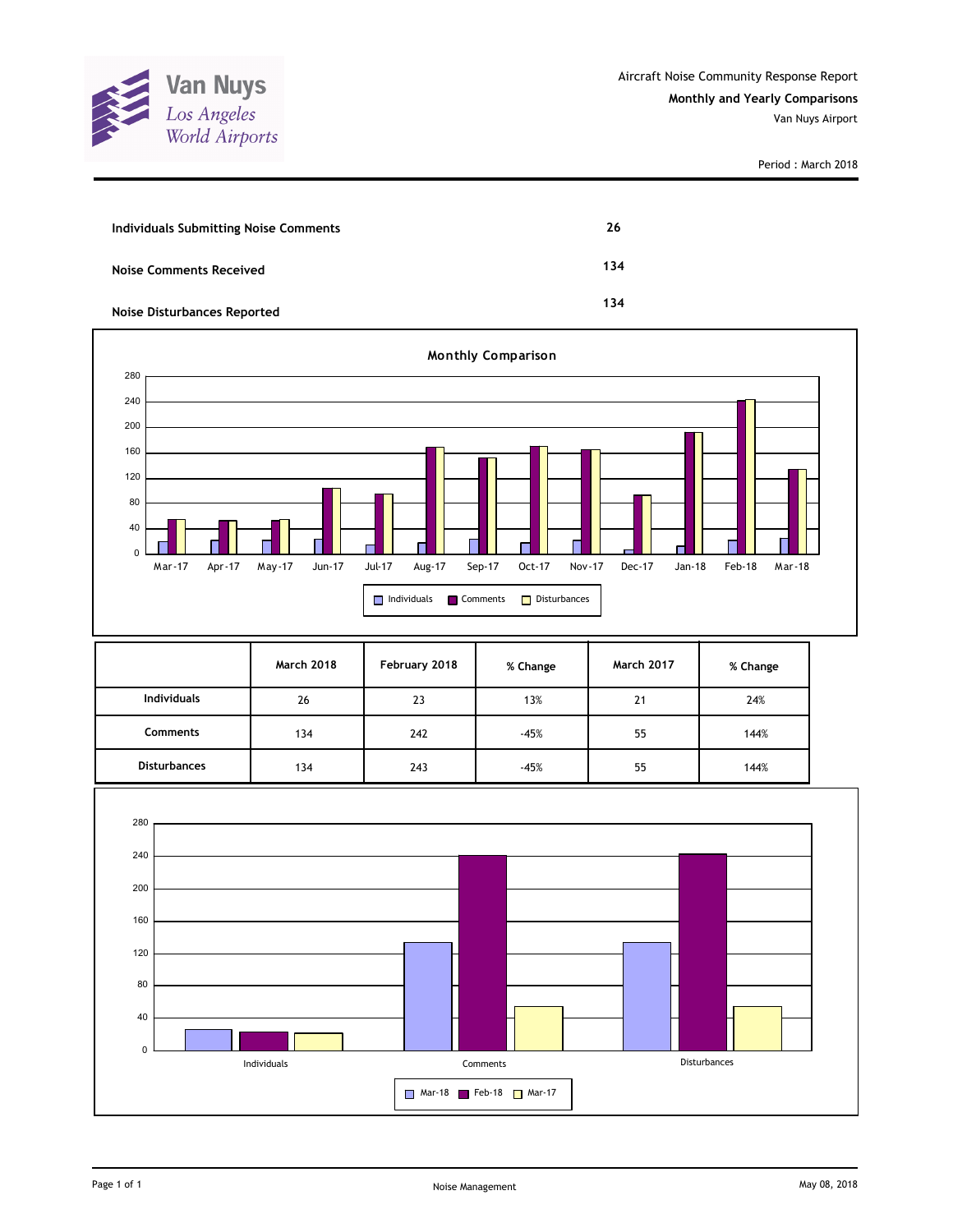

|                     | Day<br>$(7:00 \text{ am} - 7:00 \text{ pm})$ | Evening<br>$(7:00 \text{ pm} - 10:00 \text{ pm})$ | Night<br>$(10:00 \text{ pm} - 7:00 \text{ am})$ |
|---------------------|----------------------------------------------|---------------------------------------------------|-------------------------------------------------|
| <b>Comments</b>     | 25                                           | 17                                                | 92                                              |
| <b>Disturbances</b> | 26                                           | 17                                                | 91                                              |



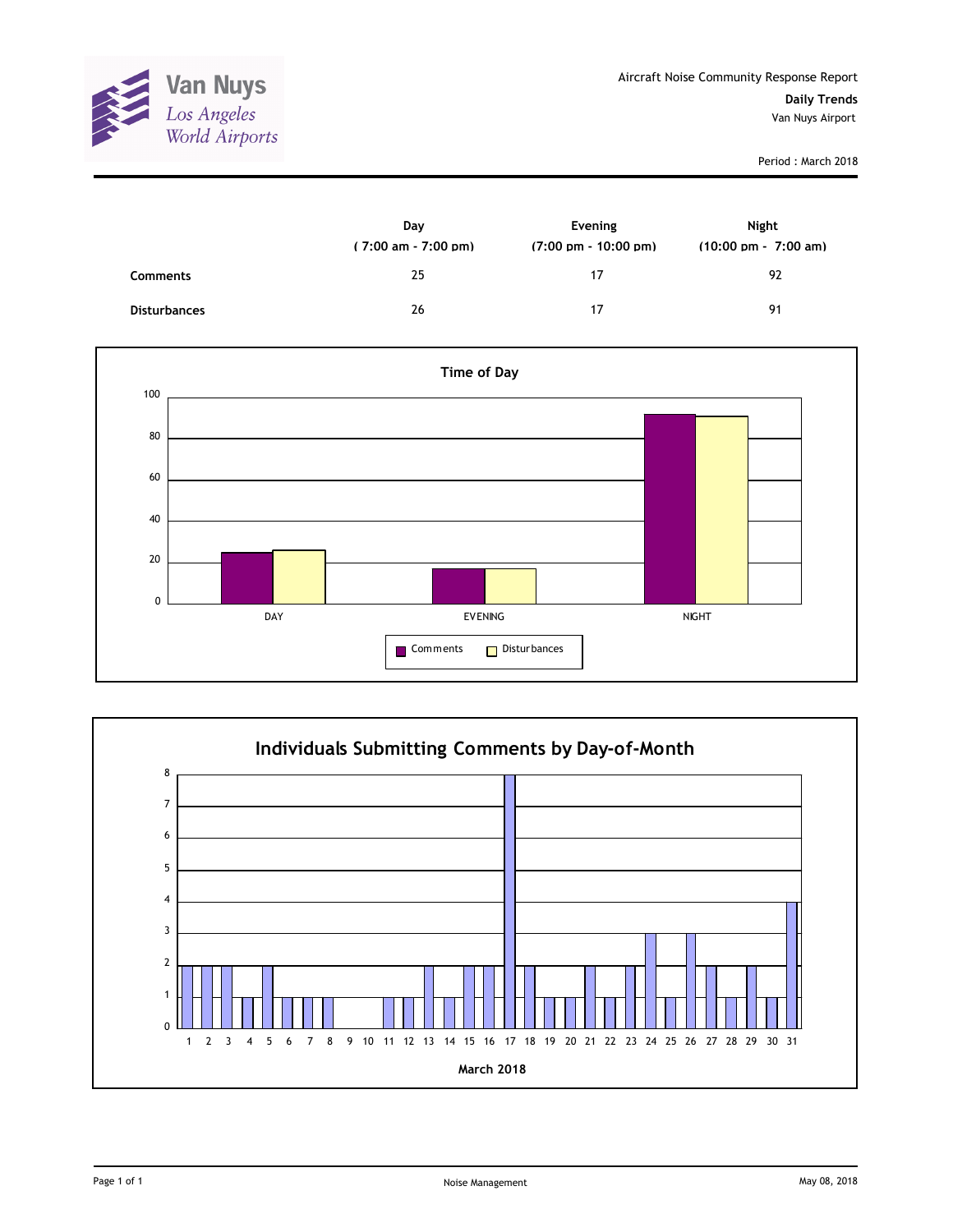

| City         | <b>Individuals</b> | <b>Comments</b> | Percentage of Comments**                             |     |
|--------------|--------------------|-----------------|------------------------------------------------------|-----|
| Encino       | $\overline{2}$     | $\overline{2}$  | $1\%$                                                |     |
| Lake Balboa  | 4                  | 4               | $3\%$                                                |     |
| Los Angeles  | 1                  | $\mathbf{1}$    | $~1\%$                                               |     |
| North Hills  | 3                  | 8               | $6\%$                                                |     |
| Northridge   | 3                  | 3               | $2\%$                                                |     |
| Sherman Oaks | $\mathbf{2}$       | $\mathbf{2}$    | $1\%$                                                |     |
| Unknown      | 1                  | 1               | $~1\%$                                               |     |
| Van Nuys     | 10                 | 113             | 84%                                                  |     |
| <b>TOTAL</b> | 26                 | 134             | 20<br>40<br>50<br>80 90<br>0<br>10<br>30<br>60<br>70 | 100 |

| <b>Individuals</b>                    |                 | Comments | Percentage of Comments** |                            |    |        |
|---------------------------------------|-----------------|----------|--------------------------|----------------------------|----|--------|
| *One Individual (Van Nuys)            |                 | 102      | 76%                      |                            |    |        |
| *One Individual (North Hills)         |                 | 6        | $4\%$                    |                            |    |        |
| Individuals Reporting 2 To 5 Comments |                 | 4        | $3\%$                    |                            |    |        |
| Individuals Reporting One Comment     |                 | 22       | 16%                      |                            |    |        |
| <b>TOTAL</b>                          | Individuals: 26 | 134      | 0<br>20<br>10            | 40<br>50<br>30<br>70<br>60 | 80 | 90 100 |

\* One individual reporting 6 or more comments shown by city.

\*\* All percentages are rounded to the nearest whole number.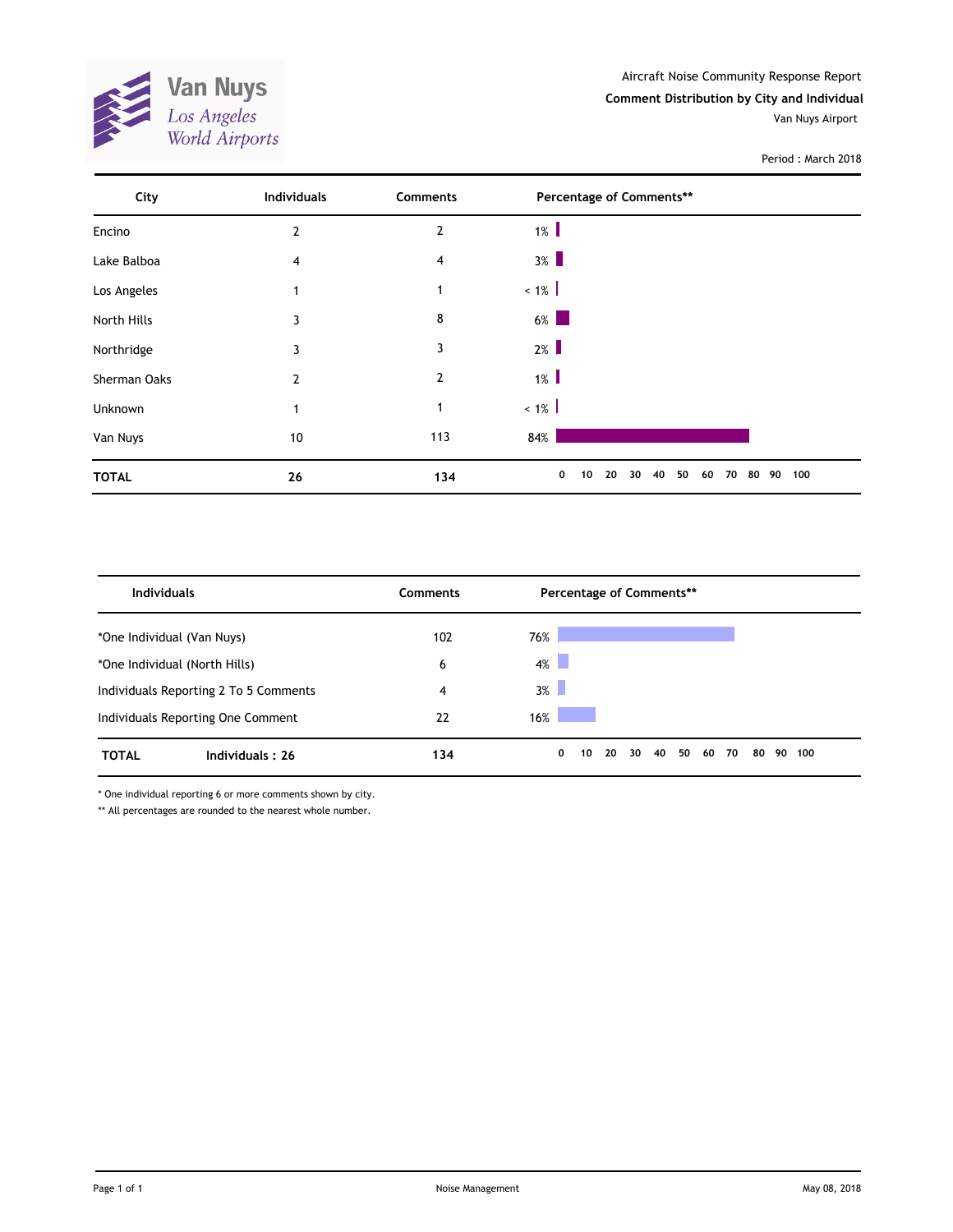

| Type of Disturbance*         | <b>Number of Comments</b> |  |  |  |
|------------------------------|---------------------------|--|--|--|
| Circling                     | 2                         |  |  |  |
| Flying over home             | 10                        |  |  |  |
| Frequency of flights         | 4                         |  |  |  |
| Late night/early morning     | 100                       |  |  |  |
| Low flying                   | 1                         |  |  |  |
| Sustained noise (>5 minutes) | 7                         |  |  |  |
| Unspecified                  | 1                         |  |  |  |
| Unusually loud               | 8                         |  |  |  |
| Vibration/rumbling           | 1                         |  |  |  |
| TOTAL                        | 134                       |  |  |  |



Note: \* As reported by individuals.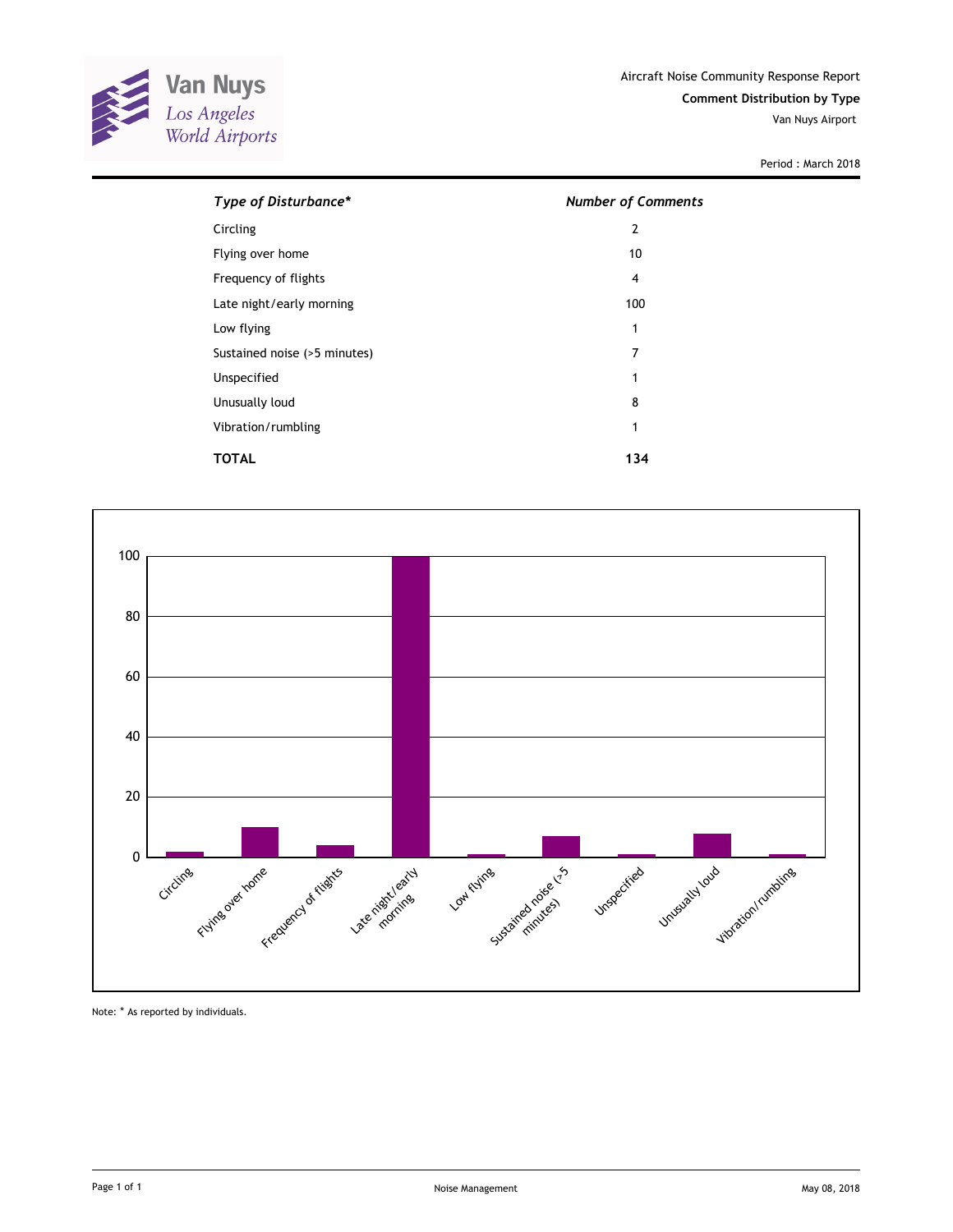

| Contact   |           | <b>Disturbance</b> |           |             |                              |                                                                                           |
|-----------|-----------|--------------------|-----------|-------------|------------------------------|-------------------------------------------------------------------------------------------|
| Date      | Time      | Date               | Time      | City        | Disturbance**                | <b>Findings</b>                                                                           |
| 3/03/2018 | $3:39$ am | 3/03/2018          | $3:38$ am | Van Nuys    | Late night/early morning     | The aircraft noise you reported on Saturday, March 3, 2018 was associated a               |
|           |           |                    |           |             |                              | Gulfstream G-IVSP arrival to Van Nuys Airport (VNY). The aforementioned arrival           |
|           |           |                    |           |             |                              | complied with all City of Los Angeles and Federal regulations/laws, including the Curfew  |
|           |           |                    |           |             |                              | Ordinance. Please refer to the VNY Noise Management "quick facts" for a brief list of     |
|           |           |                    |           |             |                              | enforcement and regulatory actions VNY "can" and "cannot do," related to FAA              |
|           |           |                    |           |             |                              | regulations and local City Ordinances. The quick facts may be found online under the      |
|           |           |                    |           |             |                              | "Noise Management - Quick Facts" link at www.lawa.org/VNYNoise/. Lastly, the FAA          |
|           |           |                    |           |             |                              | has ultimate authority over aircraft flight patterns and regulates virtually all aviation |
|           |           |                    |           |             |                              | activity. You may contact the FAA by writing to FAA Western-Pacific Region, P.O. Box      |
|           |           |                    |           |             |                              | 92007, Los Angeles, CA 90009 for further information regarding aviation matters.          |
| 3/03/2018 | $2:30$ pm | 3/03/2018          | $2:27$ pm | Van Nuys    | Sustained noise (>5 minutes) | The aircraft you reported on Saturday, March 3, 2018 at 14:27 may have been               |
|           |           |                    |           |             |                              | associated with a Bell Jetranger III helicopter operated by the Los Angeles Police        |
|           |           |                    |           |             |                              | Department (LAPD) Air Support Division (ASD) conducting official LAPD business. The       |
|           |           |                    |           |             |                              | LAPD ASD routinely patrols and supports police ground units in the many neighborhoods     |
|           |           |                    |           |             |                              | located within the City of Los Angeles. It is not uncommon to have multiple fly-overs of  |
|           |           |                    |           |             |                              | an area during a relatively short period of time. This helicopter overflight was not      |
|           |           |                    |           |             |                              | associated with Van Nuys Airport (VNY) operations.                                        |
| 3/05/2018 | $1:54$ pm | 3/05/2018          | $1:30$ pm | North Hills | Vibration/rumbling           | The aircraft event and noise you reported on Monday, March 5, 2018 at 13:30 was           |
|           |           |                    |           |             |                              | associated with a Falcon F2TH executing a "Go-around" procedure under the control         |
|           |           |                    |           |             |                              | and direction of Federal Aviation Administration (FAA) Air Traffic Controllers (ATC) for  |
|           |           |                    |           |             |                              | safety concerns. The Falcon jet initially flew over your residence at approximately       |
|           |           |                    |           |             |                              | 1,395 feet Mean Sea Level (MSL) on final approach. Shortly after, ATC directed the pilot  |
|           |           |                    |           |             |                              | to "go-around" and abort landing at VNY due to safety concerns with other aircraft in     |
|           |           |                    |           |             |                              | the immediate airspace or on the ground. Ultimately, this resulted with the pilot making  |
|           |           |                    |           |             |                              | a second pass over your residence at 1,297 feet MSL after executing a 360 degree turn     |
|           |           |                    |           |             |                              | under full power before being cleared to land. Please refer to the Noise Management       |
|           |           |                    |           |             |                              | "quick facts" for a brief list of enforcement and regulatory actions VNY "can" and        |
|           |           |                    |           |             |                              | "cannot do," related to FAA regulations and local City Ordinances. The quick facts may    |

Note : Investigation currently limited to a maximum of five comments per individual per month.

\* Comments exceeding monthly limit are not investigated and are not shown.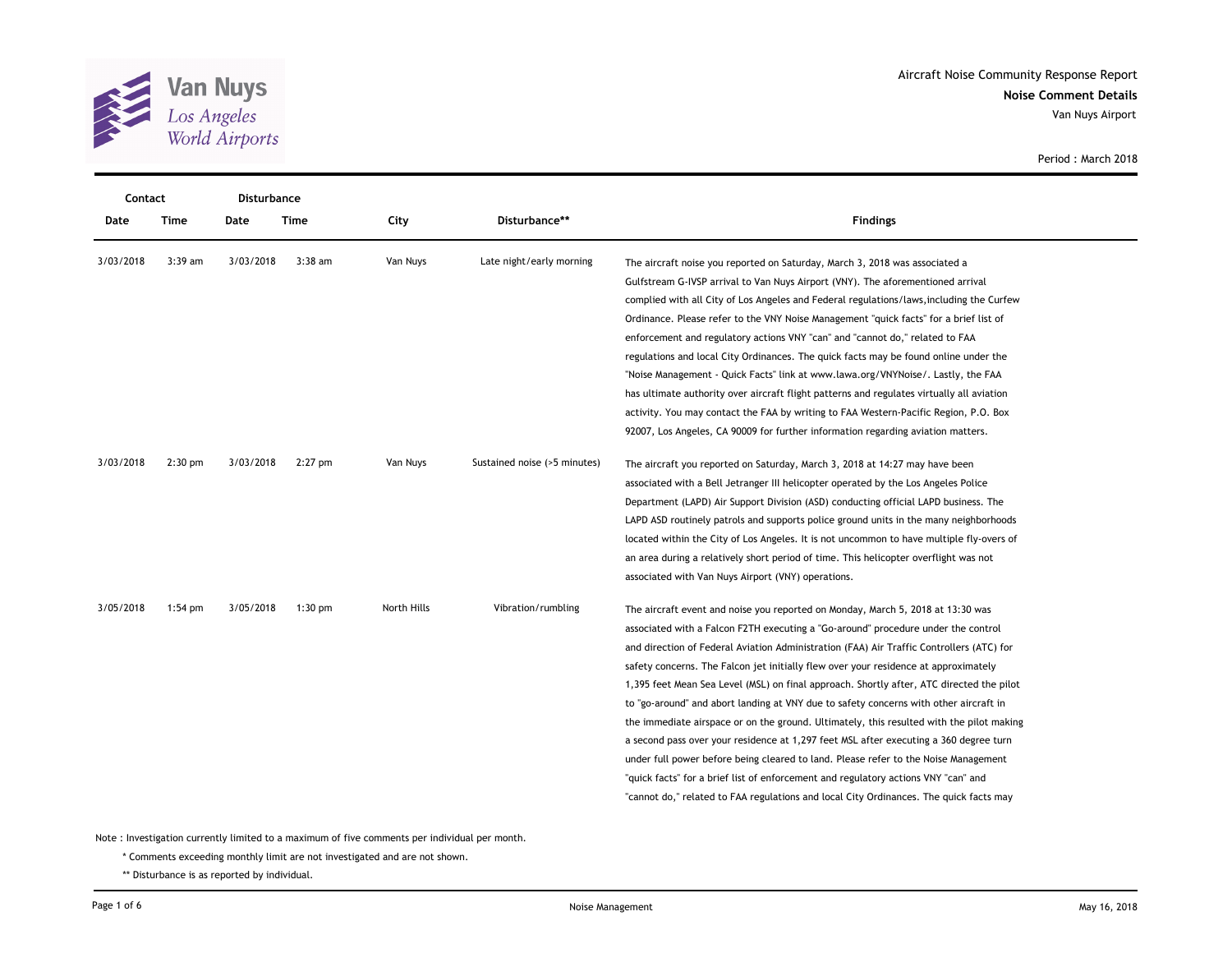| Contact   |           | Disturbance |           |          |                              |                                                                                                                                                                                                                                                                                                                                                                                                                                                                                                                                                                                                                                                                                                                                                                                                                                                                                                                                                                                                                                                                                                                                                                                                                                                                                                                                                                                                                                                                                                                                                                                                                             |
|-----------|-----------|-------------|-----------|----------|------------------------------|-----------------------------------------------------------------------------------------------------------------------------------------------------------------------------------------------------------------------------------------------------------------------------------------------------------------------------------------------------------------------------------------------------------------------------------------------------------------------------------------------------------------------------------------------------------------------------------------------------------------------------------------------------------------------------------------------------------------------------------------------------------------------------------------------------------------------------------------------------------------------------------------------------------------------------------------------------------------------------------------------------------------------------------------------------------------------------------------------------------------------------------------------------------------------------------------------------------------------------------------------------------------------------------------------------------------------------------------------------------------------------------------------------------------------------------------------------------------------------------------------------------------------------------------------------------------------------------------------------------------------------|
| Date      | Time      | Date        | Time      | City     | <b>Disturbance</b>           | <b>Findings</b>                                                                                                                                                                                                                                                                                                                                                                                                                                                                                                                                                                                                                                                                                                                                                                                                                                                                                                                                                                                                                                                                                                                                                                                                                                                                                                                                                                                                                                                                                                                                                                                                             |
|           |           |             |           |          |                              | be found online under the "Noise Management - Quick Facts" link at<br>www.lawa.org/VNYNoise/. Lastly, airports do not have jurisdiction on aircraft in<br>flight. The FAA has ultimate authority over aircraft flight patterns and regulates<br>virtually all aviation activity with the major emphasis on safety. The FAA may be<br>contacted by writing to FAA Western-Pacific Region, P.O. Box 92007, Los Angeles, CA<br>90009 for further information.                                                                                                                                                                                                                                                                                                                                                                                                                                                                                                                                                                                                                                                                                                                                                                                                                                                                                                                                                                                                                                                                                                                                                                  |
| 3/14/2018 | 5:39 am   | 3/14/2018   | $5:30$ am | Van Nuys | Late night/early morning     | Your concern about fuel odors may be related to normal Auxiliary Power Unit (APU) or<br>aircraft jet engine usage from regular, on-going aircraft operations at VNY. Please<br>note that VNY staff continually reaches out to aircraft operators urging them to<br>position their aircraft away from residential areas while engines or the APU is engaged.<br>However, odors do drift out into some neighborhoods when wind conditions and other<br>weather phenomena exist. Concerns regarding air quality issues can be addressed to<br>the South Coast Air Quality Management District by writing to SCAQMD Headquarters,<br>21865 Copley Drive, Diamond Bar, CA 91765.                                                                                                                                                                                                                                                                                                                                                                                                                                                                                                                                                                                                                                                                                                                                                                                                                                                                                                                                                 |
| 3/15/2018 | $9:06$ pm | 3/15/2018   | $9:05$ pm | Van Nuys | Sustained noise (>5 minutes) | The ground noise and/or aircraft run-up for maintenance you commented taking place<br>at 21:05 (+/- 30 minutes) on Thursday, March 15, 2018, 2018 could not be identified.<br>The "loud screeching/swooshing motor noise may be unrelated to Van Nuys Airport<br>(VNY) operations. If this occurs again, please contact the VNY Duty Superintendent at<br>Airport Operations at (818) 442-6506 for immediate attention. This is not a Noise<br>Complaint Line. Operation personnel have an enormous workload during all shifts. Your<br>concern about fuel odors can also be related to APU usage as well as from aircraft<br>operations. VNY continually reaches out to aircraft operators urging them to position<br>their aircraft away from residential areas while engines or their APU is engaged.<br>However, odors do drift out into some neighborhoods when wind conditions and other<br>weather phenomena exist. Concerns regarding air quality issues can be addressed by<br>the South Coast Air Quality Management District by writing to SCAQMD Headquarters,<br>21865 Copley Drive, Diamond Bar, CA 91765. Lastly, please refer to the VNY Noise<br>Management "quick facts" for a brief list of enforcement and regulatory actions VNY<br>"can" and "cannot do," related to FAA regulations and local City Ordinances. The quick<br>facts may be found online under the "Noise Management - Quick Facts" link at<br>www.lawa.org/VNYNoise/. Please contact the FAA by writing to FAA Western-Pacific<br>Region, P.O. Box 92007, Los Angeles, CA 90009 for further information regarding<br>aviation matters. |

\* Comments exceeding monthly limit are not investigated and are not shown.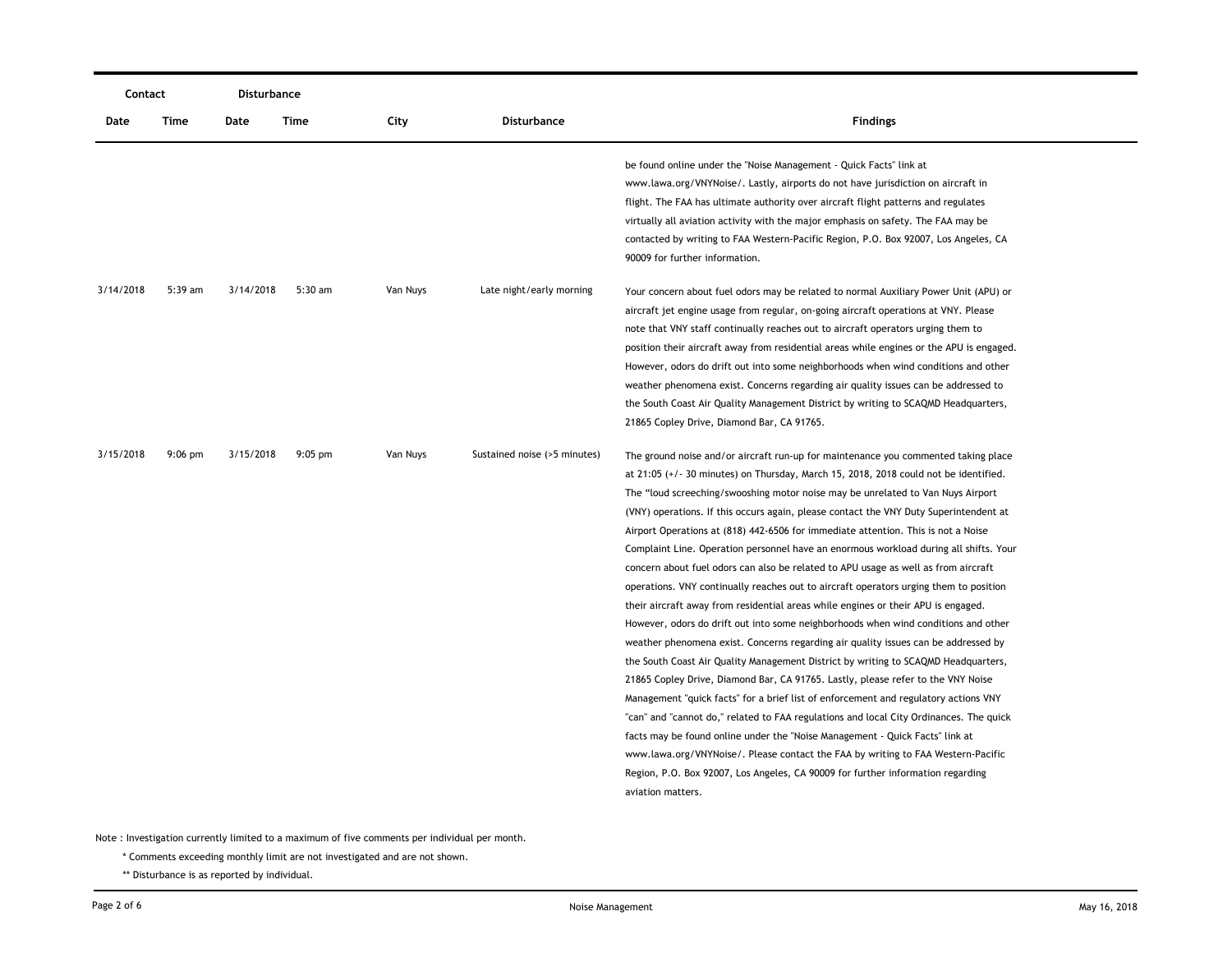| Contact   |           | Disturbance |           |          |                          |                                                                                                                                                                                                                                                                                                                                                                                                                                                                                                                                                                                                                                                                                                                                                                                                                                                                                                                                                                                                                                                                                                                                                                                                                                                                                                                                                                                                                                                                                                                                                                                                                                                                                                                                                              |
|-----------|-----------|-------------|-----------|----------|--------------------------|--------------------------------------------------------------------------------------------------------------------------------------------------------------------------------------------------------------------------------------------------------------------------------------------------------------------------------------------------------------------------------------------------------------------------------------------------------------------------------------------------------------------------------------------------------------------------------------------------------------------------------------------------------------------------------------------------------------------------------------------------------------------------------------------------------------------------------------------------------------------------------------------------------------------------------------------------------------------------------------------------------------------------------------------------------------------------------------------------------------------------------------------------------------------------------------------------------------------------------------------------------------------------------------------------------------------------------------------------------------------------------------------------------------------------------------------------------------------------------------------------------------------------------------------------------------------------------------------------------------------------------------------------------------------------------------------------------------------------------------------------------------|
| Date      | Time      | Date        | Time      | City     | <b>Disturbance</b>       | <b>Findings</b>                                                                                                                                                                                                                                                                                                                                                                                                                                                                                                                                                                                                                                                                                                                                                                                                                                                                                                                                                                                                                                                                                                                                                                                                                                                                                                                                                                                                                                                                                                                                                                                                                                                                                                                                              |
|           |           |             |           |          |                          | Please be advised that there will be no further communication from the VNY Noise<br>Office if vulgarity is used                                                                                                                                                                                                                                                                                                                                                                                                                                                                                                                                                                                                                                                                                                                                                                                                                                                                                                                                                                                                                                                                                                                                                                                                                                                                                                                                                                                                                                                                                                                                                                                                                                              |
| 3/16/2018 | $2:51$ am | 3/12/2018   | $5:35$ am | Van Nuys | Late night/early morning | The aircraft you reported on Friday, March 16, 2018 at 05:35 was a "Global Express"<br>jet aircraft that departed from Van Nuys Airport (VNY) under the direction and control<br>of the Federal Aviation Administration (FAA) SoCal Departure Air Traffic Controllers<br>(ATC). The pilot requested and was granted a departure to the north from runway 34L<br>by ATC. Please note that airports do not have jurisdiction on aircraft in flight. The FAA<br>has ultimate authority over aircraft flight patterns and regulates virtually all aviation<br>activity with the major emphasis on safety. The FAA may be contacted by writing to<br>FAA Western-Pacific Region, P.O. Box 92007, Los Angeles, CA 90009 for further<br>information.                                                                                                                                                                                                                                                                                                                                                                                                                                                                                                                                                                                                                                                                                                                                                                                                                                                                                                                                                                                                                |
| 3/23/2018 | $8:57$ pm | 3/20/2018   | $8:25$ pm | Encino   | Flying over home         | The aircraft activity that you reported on Tuesday, March 20 between 20:25 and 20:55<br>(+/- 30 minutes) were arrivals to Van Nuys Airport (VNY) runway 34L and<br>Hollywood-Burbank (BUR) Runway 33. All of the aforementioned flights were under the<br>direction and control of the Federal Aviation Administration (FAA) Air Traffic<br>Controllers (ATC). At the time, Northerly Operations were in effect at VNY due to<br>northerly wind conditions. Whenever northerly winds occur, all aircraft arrivals and<br>departures are directed to head north into the wind due to aircraft safety<br>requirements, and to maximize aircraft performance. Our investigation further shows<br>that the VNY arrivals were consistent with normal VNY Northerly Arrival Operations<br>and complied with all City of Los Angeles and Federal regulations/laws. Please refer to<br>the Noise Management "quick facts" for a brief list of enforcement and regulatory<br>actions VNY "can" and "cannot do," related to FAA regulations and local City<br>Ordinances. The quick facts and the City Curfew Ordinance may be found online under<br>the "Noise Management Quick Facts" link at www.lawa.org/VNYNoise/. Lastly,<br>airports do not control aircraft in flight. The FAA has ultimate authority over aircraft<br>and regulates virtually all aviation activity. This includes takeoffs, landings, altitudes<br>and direction of flight with the major emphasis on safety. The FAA may be contacted by<br>writing to FAA Western Pacific Region, P.O. Box 92007, Los Angeles, CA 90009 for<br>further information. Please contact the Hollywood-Burbank Airport Hotline at (800)<br>441-0409 for further information regarding arrivals to their airport. |

\* Comments exceeding monthly limit are not investigated and are not shown.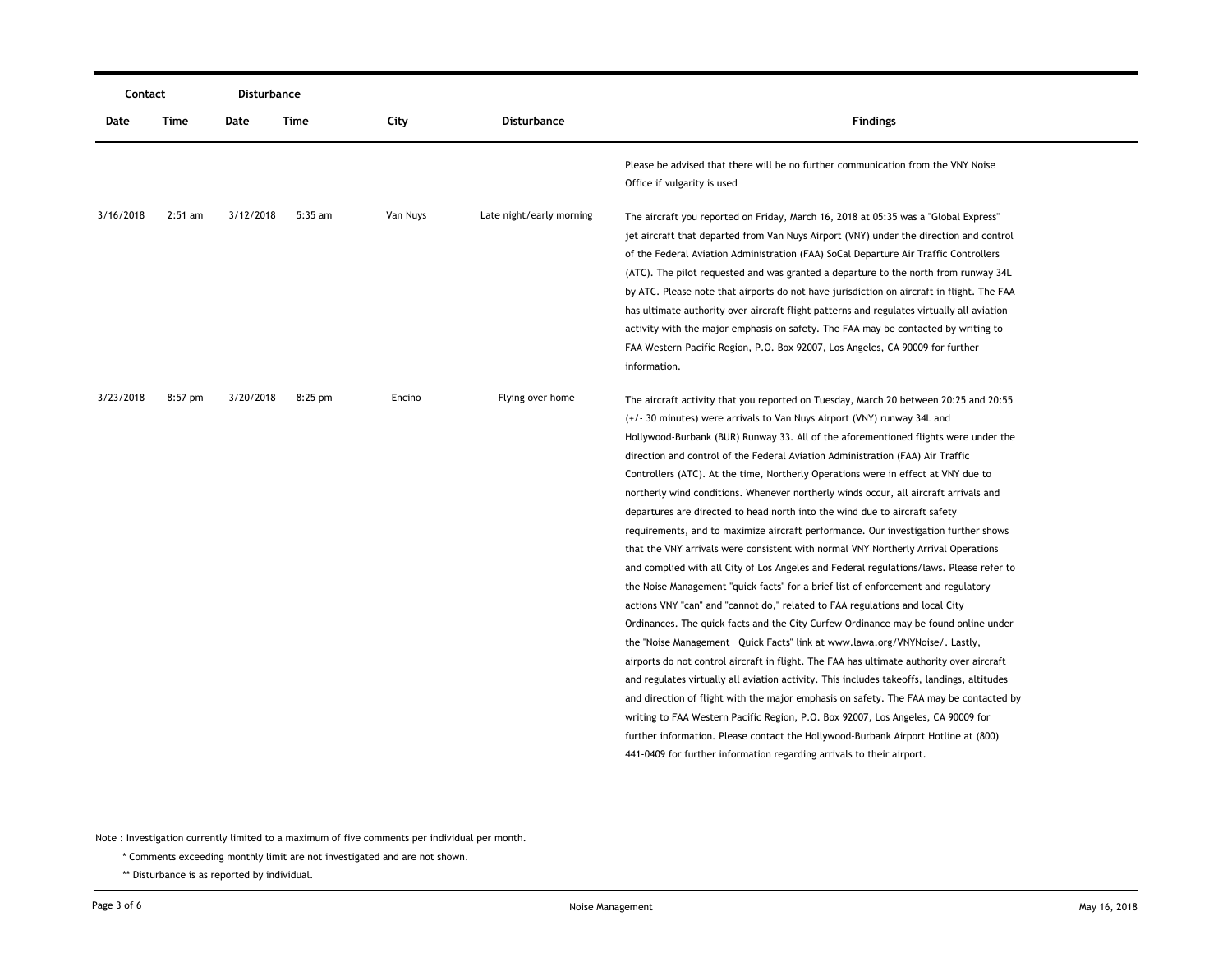| Contact   |          | Disturbance |                    |             |                    |                                                                                                                                                                                                                                                                                                                                                                                                                                                                                                                                                                                                                                                                                                                                                                                                                                                                                                                                                                                                                                                                                                                                                                                                                                                                                                                                                                                                                                                                                                                                                                                                                                                                                                                                                                                                                                                                                                                                                                                                                                                                                                                      |
|-----------|----------|-------------|--------------------|-------------|--------------------|----------------------------------------------------------------------------------------------------------------------------------------------------------------------------------------------------------------------------------------------------------------------------------------------------------------------------------------------------------------------------------------------------------------------------------------------------------------------------------------------------------------------------------------------------------------------------------------------------------------------------------------------------------------------------------------------------------------------------------------------------------------------------------------------------------------------------------------------------------------------------------------------------------------------------------------------------------------------------------------------------------------------------------------------------------------------------------------------------------------------------------------------------------------------------------------------------------------------------------------------------------------------------------------------------------------------------------------------------------------------------------------------------------------------------------------------------------------------------------------------------------------------------------------------------------------------------------------------------------------------------------------------------------------------------------------------------------------------------------------------------------------------------------------------------------------------------------------------------------------------------------------------------------------------------------------------------------------------------------------------------------------------------------------------------------------------------------------------------------------------|
| Date      | Time     | Date        | Time               | City        | <b>Disturbance</b> | <b>Findings</b>                                                                                                                                                                                                                                                                                                                                                                                                                                                                                                                                                                                                                                                                                                                                                                                                                                                                                                                                                                                                                                                                                                                                                                                                                                                                                                                                                                                                                                                                                                                                                                                                                                                                                                                                                                                                                                                                                                                                                                                                                                                                                                      |
| 3/26/2018 | 10:47 pm | 3/26/2018   | $10:45 \text{ pm}$ | Lake Balboa | Unusually loud     | The aircraft you reported on Monday, March 26, 2018 was a Stage 3 modified<br>Gulfstream G-III (GLF3) that arrived to Van Nuys Airport (VNY) under the control and<br>direction of Federal Aviation Administration (FAA) Air Traffic Controllers (ATC). The<br>arrival was consistent with normal VNY Northerly Operations. The FAA reported winds<br>as 350 degrees at 10 knots (11.5 miles per hour) Whenever northerly winds occur, all<br>aircraft arrivals and departures are directed to head north into the wind due to<br>aircraft safety requirements, and to maximize aircraft performance during takeoffs<br>and landings. During these conditions, the FAA Controllers conduct Northerly<br>Operations at VNY, which is the opposite direction from Southerly Operations that is<br>normally utilized. The aircraft noise associated with the landing was caused by<br>reverse-thrust, which is employed by the flight crew to slow the aircraft down safely.<br>Local weather and atmospheric conditions can also have an effect on the aircraft noise<br>that reaches the adjacent communities. Under poor weather conditions, departure<br>back-blast and arrival reverse-thrust noise from jet aircraft can sometimes travel<br>further since the sounds associated with aircraft operations are amplified. Airports do<br>not control aircraft inflight. Please note that airports do not control aircraft in flight.<br>The FAA has ultimate authority over aircraft and regulates virtually all aviation<br>activity. This includes takeoffs, landings, altitudes and direction of flight with the<br>major emphasis on safety. The FAA may be contacted by writing to FAA Western-Pacific<br>Region, P.O. Box 92007, Los Angeles, CA 90009 for further information. Lastly, please<br>refer to the Noise Management "quick facts" for a brief list of enforcement and<br>regulatory actions VNY "can" and "cannot do," related to FAA regulations and local City<br>Ordinances. The quick facts may be found online under the "Noise Management - Quick<br>Facts" link at www.lawa.org/VNYNoise/ |
| 3/26/2018 | 10:51 pm |             | 3/26/2018 10:39 pm | Encino      | Flying over home   | The aircraft you reported on Monday, March 26, 2018 at 22:39 was a Stage 3 modified<br>Gulfstream G-III (GLF3) that arrived to Van Nuys Airport (VNY) under the control and<br>direction of Federal Aviation Administration (FAA) Air Traffic Controllers (ATC). The<br>arrival was consistent with normal VNY Northerly Operations. Whenever northerly<br>winds occur, all aircraft arrivals and departures are directed to head north into the<br>wind due to aircraft safety requirements, and to maximize aircraft performance during<br>takeoffs and landings. During these conditions, the FAA Controllers conduct Northerly<br>Operations at VNY, which is the opposite direction from Southerly Operations that is<br>normally utilized. The aforementioned aircraft was directed by ATC to turn to the<br>airport while over/near your neighborhood. Additionally, please refer to the VNY Noise                                                                                                                                                                                                                                                                                                                                                                                                                                                                                                                                                                                                                                                                                                                                                                                                                                                                                                                                                                                                                                                                                                                                                                                                            |

\* Comments exceeding monthly limit are not investigated and are not shown.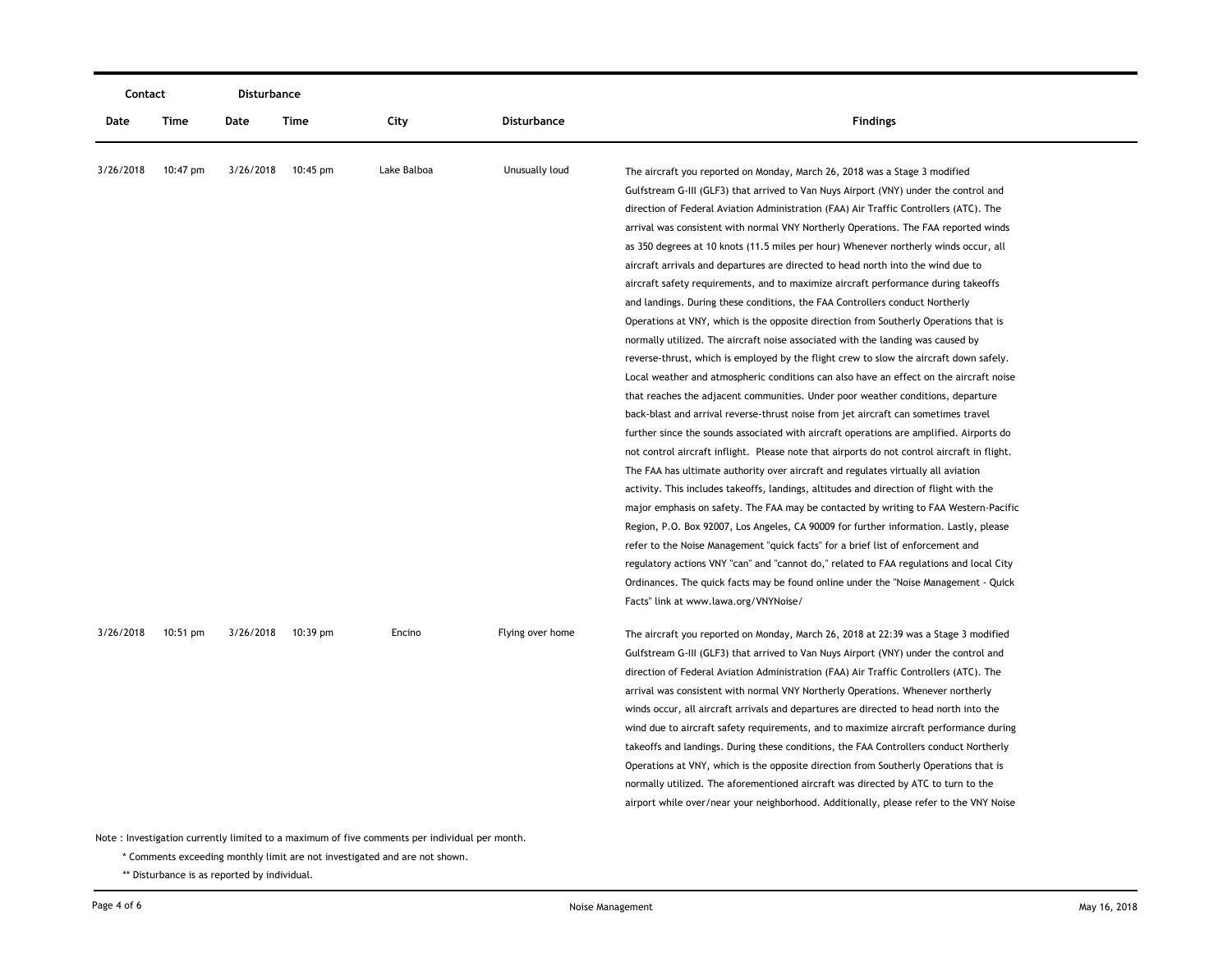|           | Contact                                                                                       |      | Disturbance        |             |                |                                                                                                                                                                                                                                                                                                                                                                                                                                                                                                                                                                                                                                                                                                                                                                                                                                                                                                                                                                                                                                                                                                                                                                                                                                                                                                                                        |  |  |  |  |
|-----------|-----------------------------------------------------------------------------------------------|------|--------------------|-------------|----------------|----------------------------------------------------------------------------------------------------------------------------------------------------------------------------------------------------------------------------------------------------------------------------------------------------------------------------------------------------------------------------------------------------------------------------------------------------------------------------------------------------------------------------------------------------------------------------------------------------------------------------------------------------------------------------------------------------------------------------------------------------------------------------------------------------------------------------------------------------------------------------------------------------------------------------------------------------------------------------------------------------------------------------------------------------------------------------------------------------------------------------------------------------------------------------------------------------------------------------------------------------------------------------------------------------------------------------------------|--|--|--|--|
| Date      | Time                                                                                          | Date | Time               | City        | Disturbance    | <b>Findings</b>                                                                                                                                                                                                                                                                                                                                                                                                                                                                                                                                                                                                                                                                                                                                                                                                                                                                                                                                                                                                                                                                                                                                                                                                                                                                                                                        |  |  |  |  |
|           |                                                                                               |      |                    |             |                | Management "quick facts" for a brief list of enforcement and regulatory actions VNY<br>"can" and "cannot do," related to FAA regulations and local City Ordinances. The quick<br>facts and the City Curfew Ordinance may be found online under the "Noise Management"<br>Quick Facts" link at www.lawa.org/VNYNoise/. Lastly, please note that airports do not<br>have jurisdiction on aircraft in flight. The FAA has ultimate authority over aircraft<br>flight patterns and regulates virtually all aviation activities. This includes altitudes and<br>direction of flight with the major emphasis on safety. Please contact the FAA by writing<br>to FAA Western Pacific Region, P.O. Box 92007, Los Angeles, CA 90009 for further<br>information.                                                                                                                                                                                                                                                                                                                                                                                                                                                                                                                                                                                |  |  |  |  |
| 3/31/2018 | 11:10 pm                                                                                      |      | 3/31/2018 11:02 pm | North Hills | Unusually loud | The aircraft you reported on Saturday, March 31, 2018 at 23:02 was a Stage 3 modified<br>Boeing B727 arrival conducted under the control and direction of Federal Aviation<br>Administration (FAA) SoCal Air Traffic Controllers (ATC). This arrival complied with all<br>City of Los Angeles and Federal regulations/laws and was consistent with normal VNY<br>arrival operations. Please note that your residence is located near the standard arrival<br>route to Van Nuys Airport (VNY) and is subject to numerous arrival aircraft on final<br>approach for landing. Please also refer to the Noise Management "quick facts" for a<br>brief list of enforcement and regulatory actions VNY "can" and "cannot do," related to<br>FAA regulations and local City Ordinances. The quick facts and the City Curfew<br>Ordinance may be found online under the "Noise Management Quick Facts" link at<br>www.lawa.org/VNYNoise/. Lastly, airports do not control aircraft in flight. The FAA<br>has ultimate authority over aircraft and regulates virtually all aviation activity. This<br>includes takeoffs, landings, altitudes and direction of flight with the major emphasis on<br>safety. The FAA may be contacted by writing to FAA Western Pacific Region, P.O. Box<br>92007, Los Angeles, CA 90009 for further information. |  |  |  |  |
| 3/31/2018 | $11:33$ pm                                                                                    |      | 3/31/2018 11:14 pm | Lake Balboa | Unusually loud | The aircraft activity you reported in the late evening hours of Saturday, March 31,<br>2018 were southbound jet aircraft departures from Van Nuys Airport (VNY) under the<br>control and direction of the Federal Aviation Administration (FAA) SoCal Air Traffic<br>Controllers (ATC). The operations in question were consistent with normal (VNY)<br>departure operations, however, please keep in mind that certain atmospheric/weather<br>conditions, such as temperature inversions or humidity, may amplify aircraft noise and<br>make it seem louder than usual. Additionally, please refer to the VNY Noise Management<br>"quick facts" for a brief list of enforcement and regulatory actions VNY "can" and<br>"cannot do," related to Federal Aviation Administration (FAA) regulations and local City<br>Ordinances. The quick facts may be found online under the "Noise Management - Quick                                                                                                                                                                                                                                                                                                                                                                                                                               |  |  |  |  |
|           | Note: Investigation currently limited to a maximum of five comments per individual per month. |      |                    |             |                |                                                                                                                                                                                                                                                                                                                                                                                                                                                                                                                                                                                                                                                                                                                                                                                                                                                                                                                                                                                                                                                                                                                                                                                                                                                                                                                                        |  |  |  |  |

\* Comments exceeding monthly limit are not investigated and are not shown.